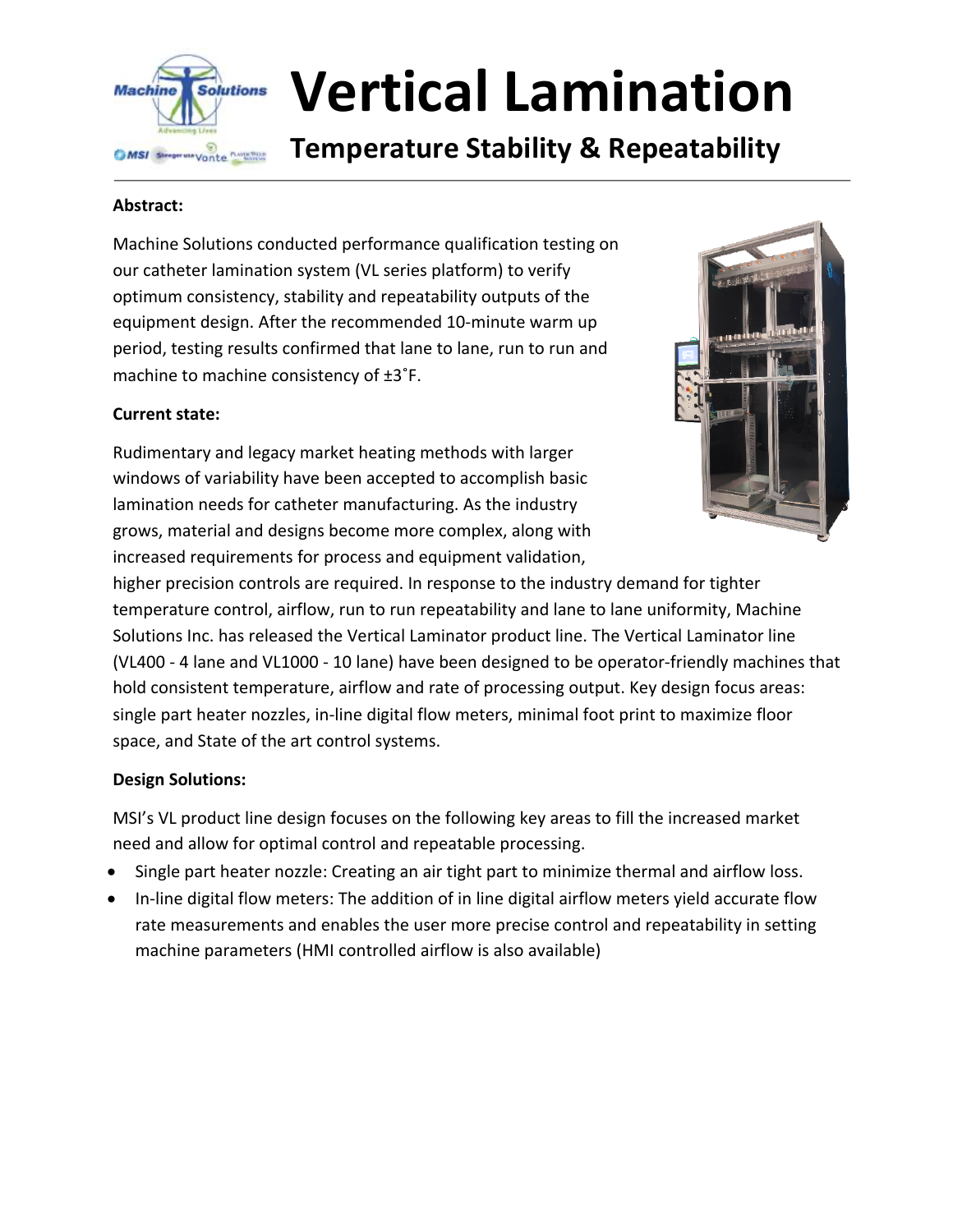

- Industry standard PC based control system: Gives the user more control over the lamination process, higher safety standards, and ability to save multiple processing parameters and product/process recipes.
- Temperature standard fixture (optional; image right): is designed to allow unobstructed air flow while holding the thermocouple in the center most point of the nozzle to accurately record the temperature where product would experience heat.



#### **Problem Statement:**

In the lamination market, machine to machine inconsistency leads to non-uniform process results and excessive scrap rates. In some machine bases, lane to lane uniformity and run to run repeatability has led to damaged product and excessive hours of wasted time attempting to validate unreliable equipment.

#### **Test Methods Selection:**

TTT (Time to Temp) test method was developed by MSI to record consistency of;

- Temperature rate of climb over time
- Temperature rate of climb in degrees

Process Simulation Test Method (Processing) was developed by MSI to record consistency of temperature once the VL had achieved its process ready state. Observations include;

- Lane to Lane consistency
- Run to Run consistency

#### **Test Methods Explanation:**

On a system calibrated per manufacturers recommendations: A test run consisted of running 1 machine with all 4 lanes simultaneously and performing a Time to Temperature Test (TTT) run followed by a Processing Temperature (Processing) Test run. These tests were completed on a total of 3 machines independently. Then the machine cooled back to the heater off/ambient air condition (defined as between: 65-100˚f) prior to starting the next test run.

*Time to Temperature (TTT):* (550˚F, 130SCFH) From the manual screen, the test operator setup the VL400 so that the gripper rack was disconnected, and the heater rack was set to a reachable height around 1.5m. Then the test operator attached the temp probe fixture's to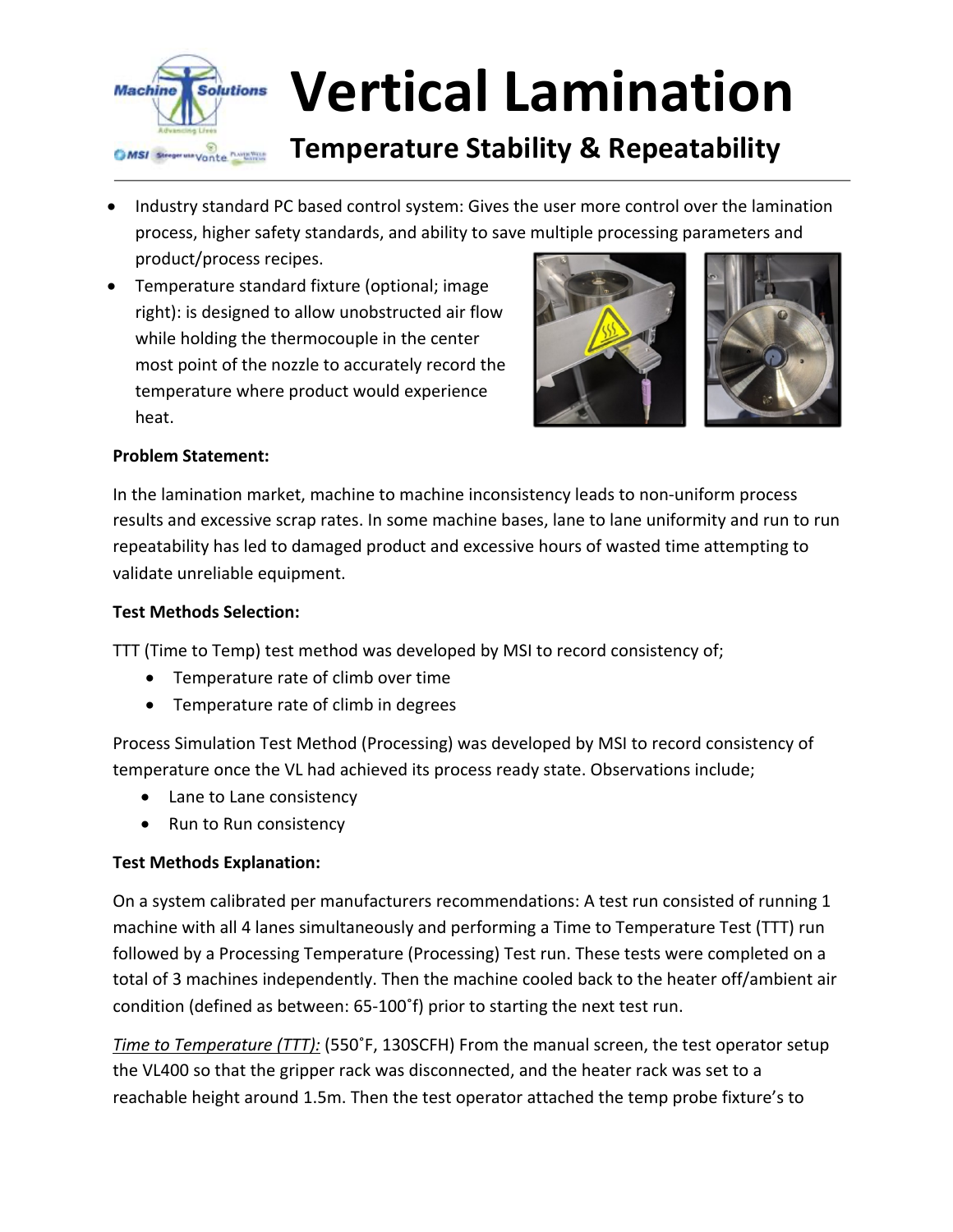

each of the four lanes and the data collector. After insuring the appropriate parameters input to the machine the test operator started recording on the data collector then turned on heating for each lane of the VL400. The data collector remained active for at least 20 minutes. After the data collector was switched off the heater rack was moved to the home position and heat and air flow remained on.

*Processing Temperature Test (Processing):* (550°F, 130SCFH, 10mm/sec) After the Time to Temperature (TTT) test run was performed, the test operator initiated the data collector, set a move distance on the manual screen to move the heater rack from the start/top position to end/bottom position (1750mm), Dwell for 10 seconds, then move back from the end/bottom position to the start/top position (-1750mm) for a total move of 3500mm while continually heating at the set temperature and flow.

#### **Results**:

**Time to Temperature (TTT):** Testing confirmed that the Vertical Laminator (VL) product line held to  $\pm 3$ °F. Mapping the heat signature of the 3 machines shows a repeatable ramp up across all 4 lanes and all 3 machines. This superior lane to lane uniformity and run to run repeatability will reduce validation time and scrapped product. This test also confirms the time for temperature tolerance stability at 9:22min secs from start up. This reinforces the 10min heat up time and heaters always on run configuration Machine Solutions recommends.



*Figure 1: Time to Temperature Test Combined Data Chart*